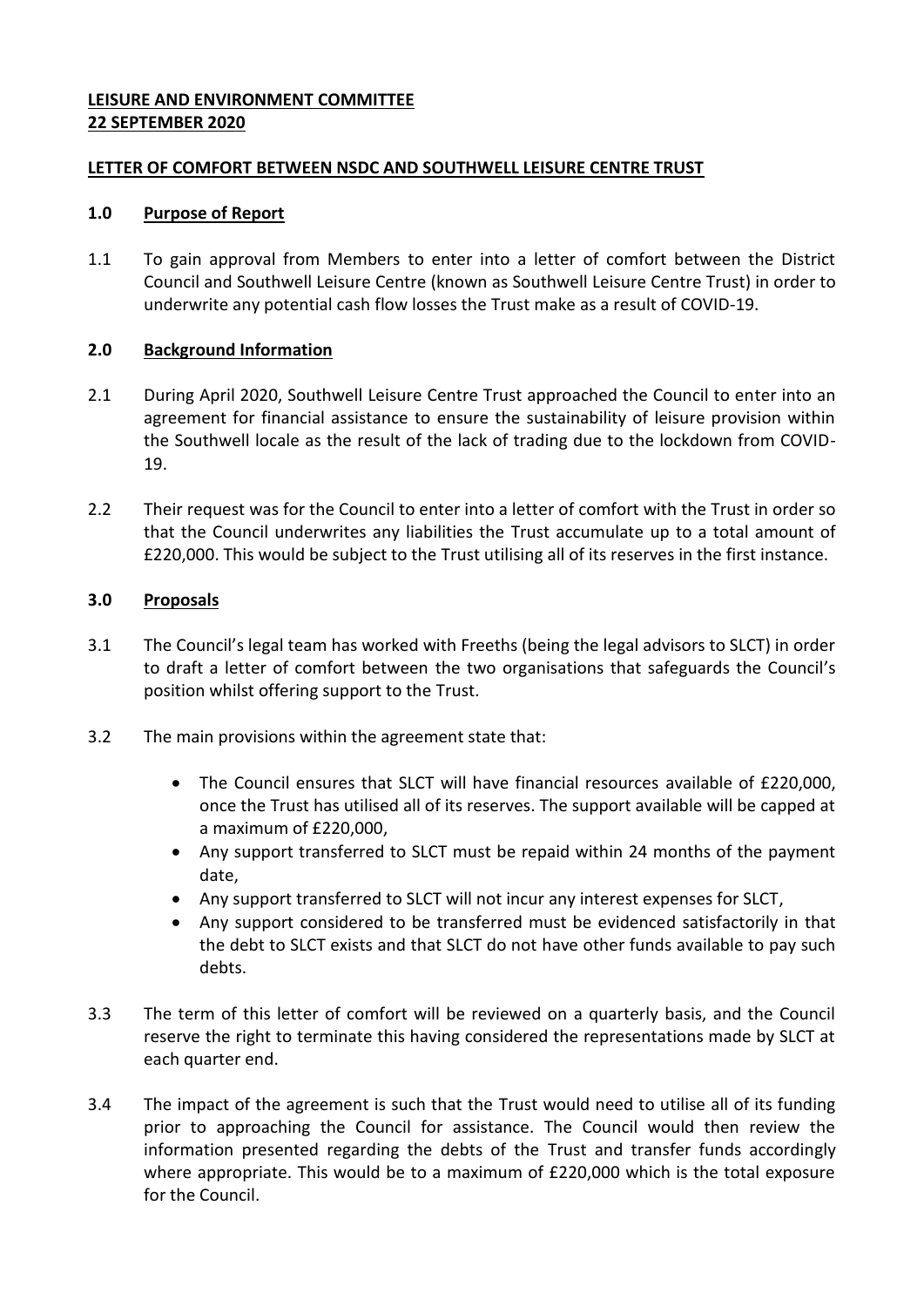- 3.5 The latest accounts for the Trust  $(31<sup>st</sup>$  March 2019) show that the Trust had £551,477 within its unrestricted funds in order to service its liabilities. The  $31<sup>st</sup>$  March 2020 accounts have not been produced at the time of writing this report, but it is anticipated that the position at that point in time would be similar. Hence the Trust would need to exhaust all of these funds prior to the Council's responsibility through this agreement to intervene.
- 3.6 Based on estimated forecasts produced by the Trust in April 2020, their forecast of reserve balances as at  $31<sup>st</sup>$  March 2021 is £204,092 prior to any transfer from the Council. If this position would to occur, the Council would therefore not need to transfer funds at this point. This position was produced at the beginning of the lockdown in April and hence will be revised during September 2020 in order to account for the latest position now that the centre has opened for business.
- 3.7 As the letter is intended to be legally binding, where a default on the loaned amount occurs the Council could take action in order to enforce the sum due through legal channels available to it.
- 3.8 The Council is aware that the Trust has created a CIO (Charitable Incorporated Organisation) which seeks to limit the personal liabilities of the trustees. As a result, the agreement has been drafted such that the Trust must demonstrate that where shortfalls of cash to service debts that become due, this has not occurred due to the transfer of cash into the CIO.
- 3.9 Where the Council advances the Trust an amount of funds, and the assets and liabilities of the Trust are then transferred into the CIO, the letter has been drafted such that the liability due to the Council would be transferred also into the CIO replicating the arrangements as in the Trust. Hence the liability would then refer to the CIO.
- 3.10 At the point in time that assets and liabilities are transferred into the CIO, the letter of comfort would become null and void, subject to any outstanding amounts due based on paragraph 3.9. Should the CIO seek to negotiate in order to enter into a similar arrangement with the Council as per this letter of comfort, a further report will be brought to this Committee.
- 3.11 The letter of comfort as drafted is attached at **Appendix A.**

# **4.0 Equalities Implications**

4.1 There are no equalities implications associated with this report.

#### **5.0 Financial Implications (FIN20-21/9372)**

- 5.1 Should SLCT need to service liabilities that would diminish their reserves to a point where they would not have cash to hand, the Council will loan SLCT the funds required up to a maximum of £220,000. The request would be scrutinised by officers to ensure that satisfactory evidence of the debt exists and funds are not in place to service the debt.
- 5.2 The total commitment from the Council would be capped at £220,000, although this would be in the form of a loan to SLCT as any funds advanced to SLCT would need to be returned within 24 months of the date of advance.